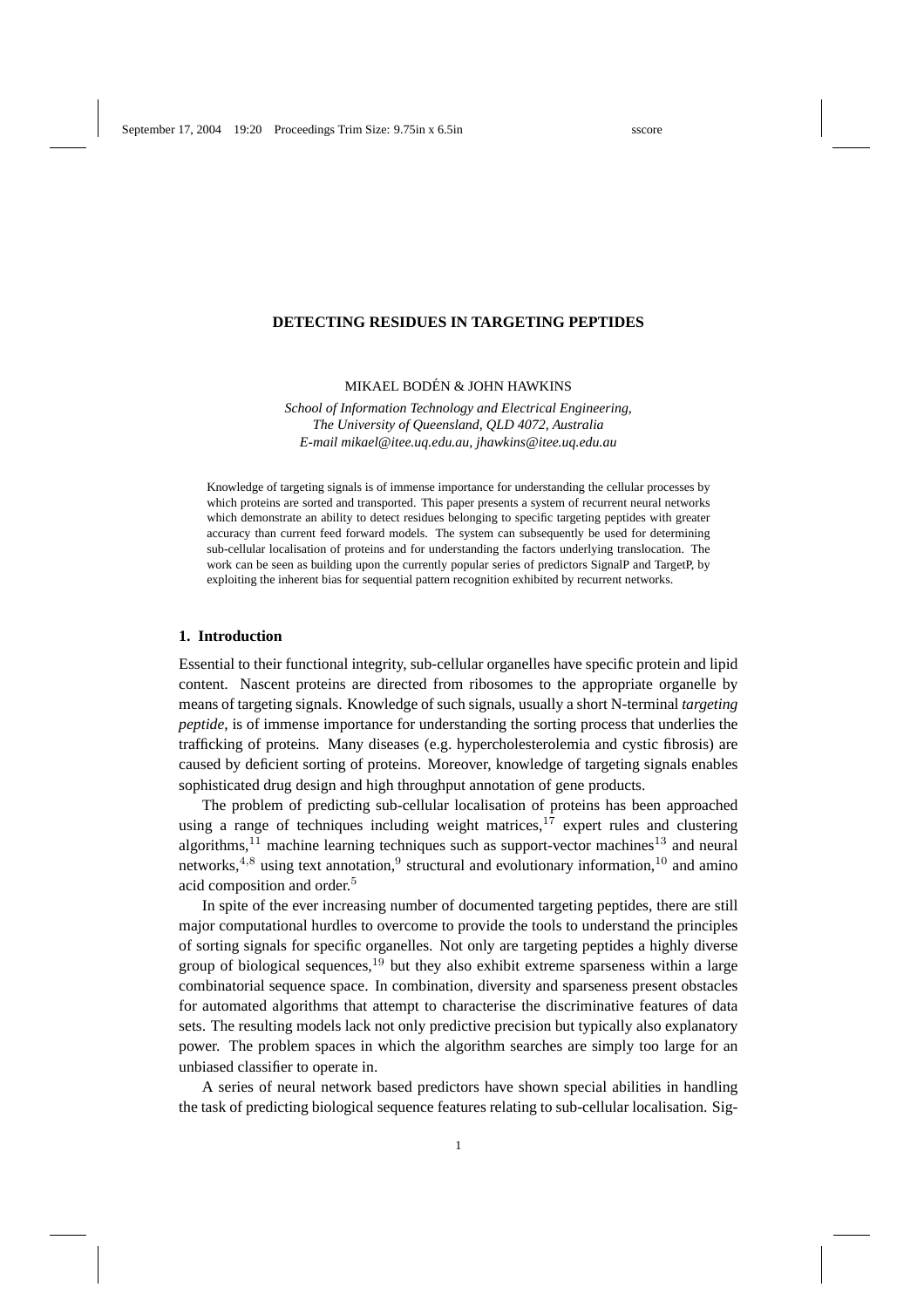nalP, ChloroP and TargetP<sup>7</sup> all predict sub-cellular targets and cleavage sites of various proteins using simple feed forward networks. The most general of the predictors, TargetP, distinguishes between proteins destined for the mitochondrion, for the chloroplast, for the secretory pathway (the endoplasmic reticulum), and proteins which lack a targeting peptide.

By experimenting with various configurations, Emanuelsson *et al.*<sup>8</sup> found that target specific feed forward networks which slide over a limited window of residues can work as targeting peptide detectors, i.e. distinguish between residues that belong to the targeting peptide (to be cleaved off) and those that belong to the mature protein (or a targeting peptide directing the protein to a different organelle). The detection outputs for the 100 first residues (from each of the target specific networks) are fed into another feed forward network – the target sorting network – which makes a final decision on which sub-cellular compartment the protein is destined for (see Figure 1). SignalP operates in a similar fashion to distinguish between proteins with and without a signal peptide, but simplifies the sorting step by employing a simple threshold criterion on the summed detection outputs.<sup>12</sup> The first step of detecting residues as belonging to a specific targeting peptide is crucial. With highly accurate targeting peptide detectors, the sorting problem reduces to a simple decision.<sup>8</sup>

The scientific search for algorithms for recognising features of biological sequences has so far not stressed the importance of *machine architecture*. This is in part due to the absence of a complete understanding of the relationship between machine architecture and task bias. In spite of the relative success of machine learning techniques, we propose that careful consideration should be given to ensuring that a machine architecture is chosen that will be sensitive to biologically relevant properties of the data. Ultimately, this allows the architecture to be used not only for prediction but also for modelling the cellular processes. To this end we choose to employ recurrent networks because of their inherent preference for solutions that give priority to sequence features closer to the point of interest.<sup>3</sup>

In this paper we replicate the classifier produced by Emanuelsson *et al.*<sup>8</sup> and then show by extensive simulation and careful analysis that recurrent networks are able to recognise residues as belonging to targeting peptides with an accuracy exceeding that of feed forward networks – the type used by the most successful predictors today – in some cases by 24%. We argue that recurrent networks are particularly suited to deal with biological sequences.

### **2. Finding sequential patterns**

Recurrent networks do not simply implement a function of the input sequence to an output (as feed forward architecctures do) but a mapping from a moving input window to an output with regard to an internal state. The internal state is represented by the hidden nodes which receive a delayed feedback from themselves. The state is a result of iteratively processing neighboring inputs (see Figure 2) and can be understood as representing the context in which the current input appears. For biological sequences we are often interested in features at a specific position in the sequence. The features are thought to be a product of interactions between the target monomer and other monomers in the sequence.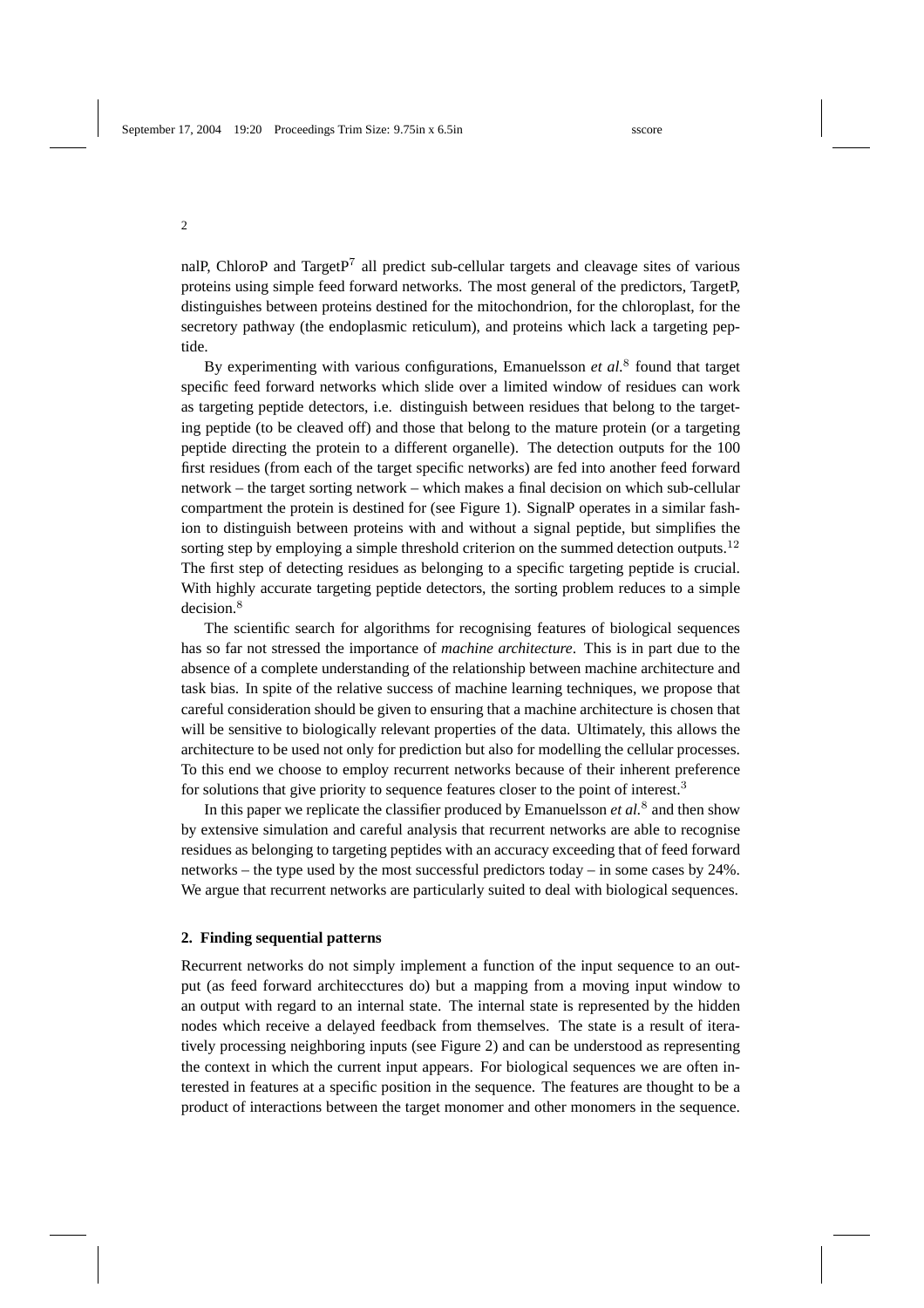

Figure 1. The TargetP neural network architecture. A set of targeting peptide detector networks (one for each target) receive as input a window of residues and output the status of the middle residue. The outputs for each of the peptide detector networks are presented to the target sorting network which outputs the probabilities of the presence of the targeting peptide types (SP, mTP, cTP and the probability of not having a targeting peptide at all).

In general each position in the sequence must be evaluated in the context of the monomers appearing at its flanks, possibly at some distance. Baldi *et al.*<sup>1</sup> proposed the use of bidirectional recurrent networks, an extension of the conventional simple recurrent network which includes inputs from both flanks (N- and C-terminal) by the use of so-called wheels.

Recurrent networks have been noted to exhibit several properties of specific interest. Over multiple iterations, as a state is superimposed onto the next, there is degradation of the impact an input has on the current state. Moreover, training a recurrent network to produce an output which depends on a history of inputs typically results in the creation of structural abstractions in the state space (e.g. a point in state space which is visited when a series of inputs exhibits a particular pattern). With the combinatorial explosion of possible combinations, abstractions are essential for generalising to novel data (cf. recurrent networks trained to process grammars $6,2$ ). Theoretically, recurrent networks operate on sequences of possibly unspecified length rather than pre-determined windows of input. As the input is presented sequentially by "wheeling in" residues (rather than spatially through a predetermined window of residues), recurrent neural networks can be configured to use less weights. Fewer adaptable parameters means a smaller space to search in for the learning algorithm and reduced risk for over-specialisation.

Computationally, recurrent networks have been shown to be extremely powerful. A number of recent papers have shown that recurrent neural networks exhibit intrinsic properties that naturally lend themselves to general sequential prediction tasks.<sup>16</sup> We have since shown that these theoretical abilities are manifest as a sensitivity to sequential patterns with specific biological characteristsics. In particular, recurrent networks have an inherent bias toward the detection of sequential patterns exceeding that of feed forward architectures.<sup>3</sup> This work contributes to the small, but growing, body of literature that demonstrates the practical utility of recurrent neural networks for bioinformatics problems.<sup>1,15,18</sup>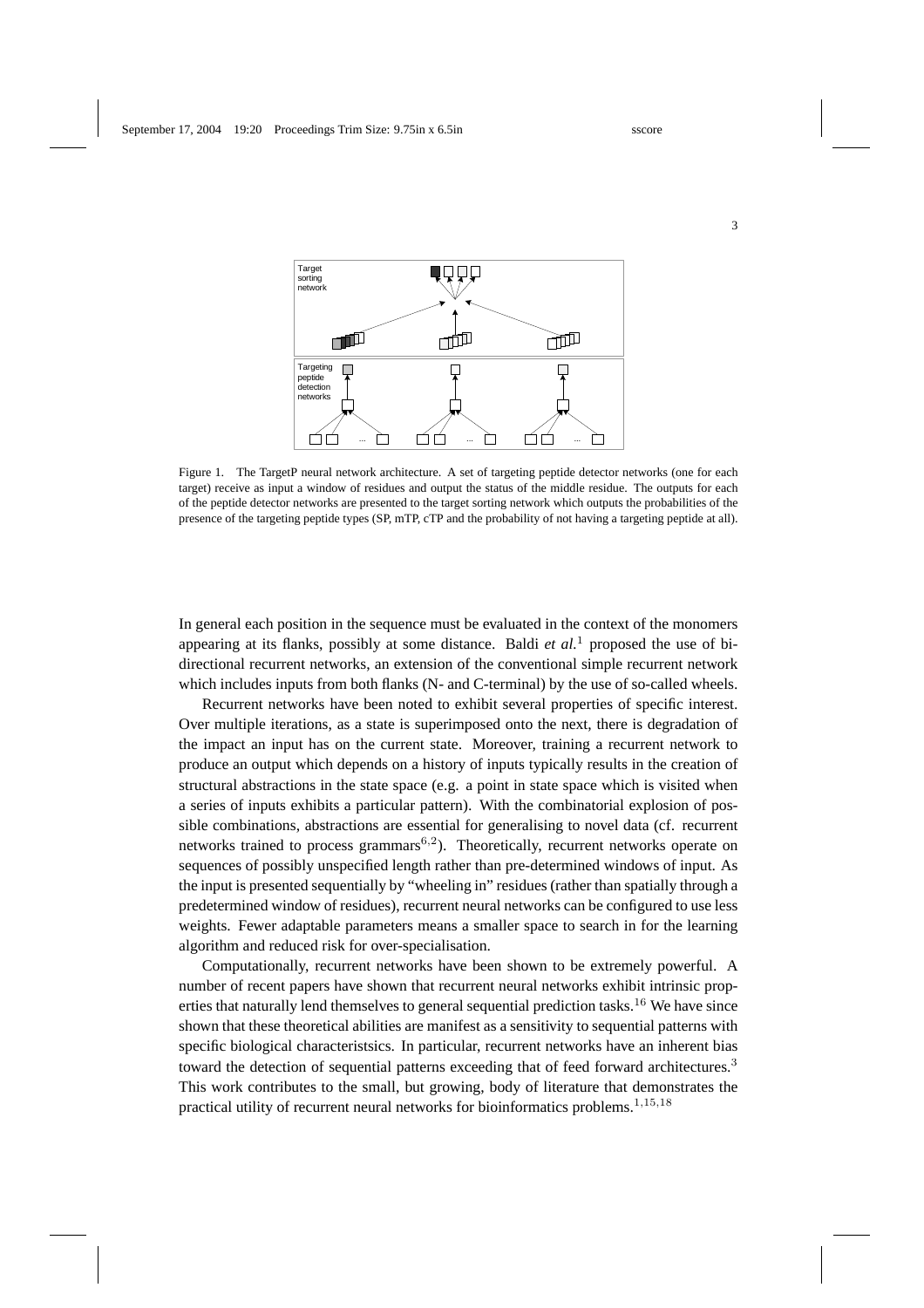

Figure 2. The feed forward architecture (left). Using orthonormal encoding of amino acids, to input a sequence of N residues requires a network with N banks of 20 nodes (one node for each residue). Alternatively, the sequence can be presented by repeatedly moving a smaller window over the sequence – thereby reducing the number of residues that can influence the network output. The recurrent architecture (right). To input a sequence of N residues, a network with one input bank of 20 nodes (one node for each symbol) is needed. In addition, to input all N symbols one can employ two additional banks, one for each flank (N-terminal and C-terminal), iteratively updating an internal state.

### **3. Method and simulations**

To allow objective assessment of recurrent neural networks for sub-cellular localisation prediction we use the standard data set which accompanies TargetP. Each simulation is evaluated by 5-fold cross-validation: The data set is divided into five subsets (of approximately equal size). Four are used for training the system, the remaining subset is used for testing. The procedure is repeated with randomly initialised networks and by shuffling the data subsets so that each of the five subsets appears as a test set exactly once (and each data sample appears as a test case exactly once). Consequently, the five systems are only tested on, for each individual system, unseen sequences. The score we report is the aggregate result for all five test sets (over the five systems). All five-fold cross-validated simulations are then repeated another five times to ensure that final scores are significant.

#### **3.1.** *Data sets*

TargetP is able to classify sequences in eukaryotic cells. There are two versions: one for plants, and one for non-plants. The plant version is trained to classify sequences into three specific target classes (mitochondrial, chloroplast, signal peptides) or "other". The nonplant version is trained to classify sequences into two specific target classes (mitochondrial, signal peptides) or "other".

The plant data set consists of 940 proteins (368 mitochondrial [mTP], 141 chloroplast [cTP], 269 signal peptides [SP] and 162 nucleus and cytosolic [other]). The non-plant set consists of 2738 proteins (371 mitochondrial, 715 signal peptides and 1652 nucleus and cytosolic).

All sequences are, as convention prescribes, presented to the networks as one-hot bitstrings. The set element is unique for the amino acid, resulting in a 20 bit vector for each residue in the sequence, mutually orthogonal to all others. A single bit is added to accommodate unknown residues.

### **3.2.** *Networks*

The TargetP plant version is equipped with three targeting peptide detection networks: one for mitochondrial, one for chloroplast and one for signal peptides. These networks are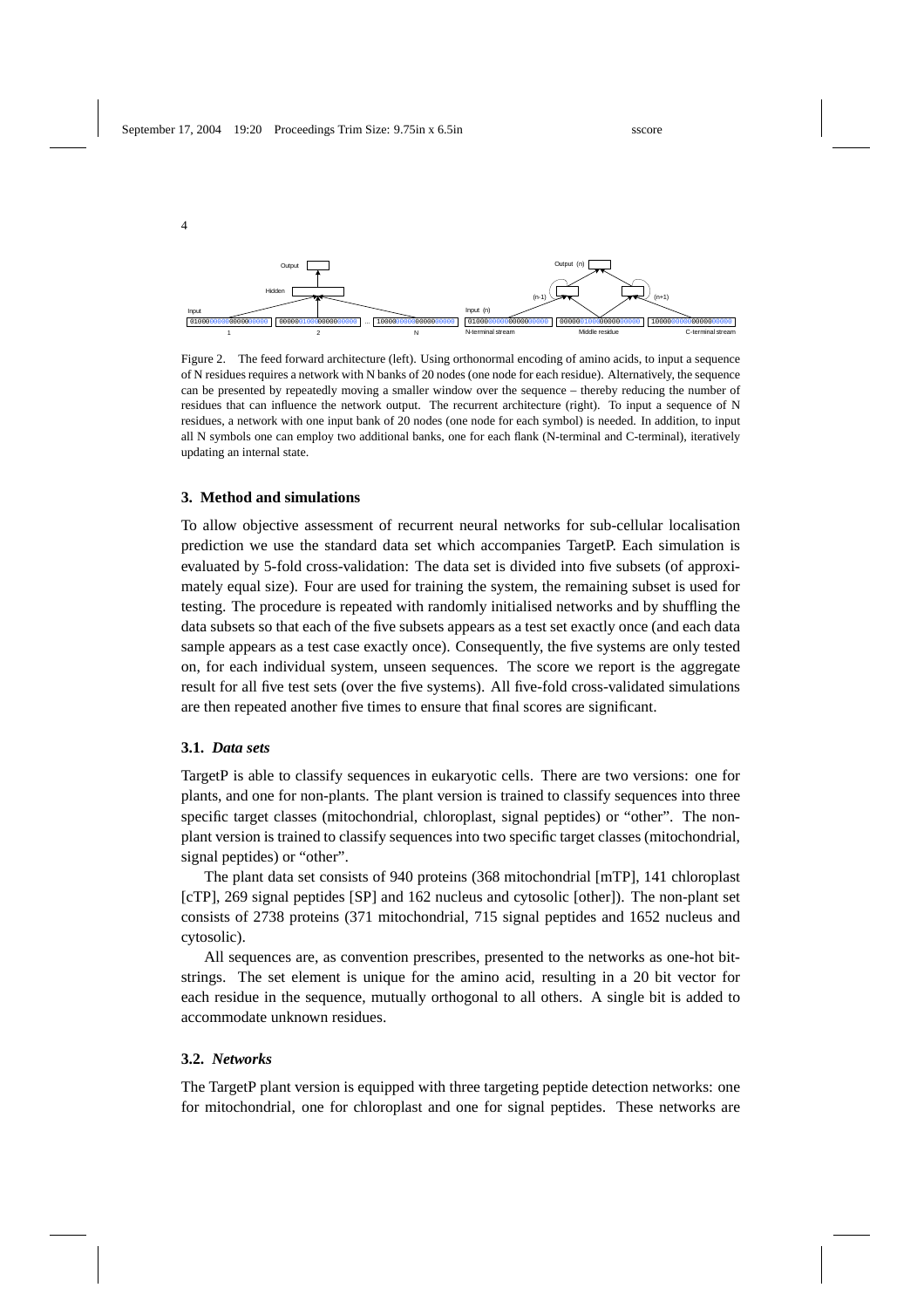equipped with an input window of sizes 35, 55, and 31 amino acid residues respectively. Each detection network is also fitted with a hidden layer consisting of four hidden nodes. All networks were reportedly close to optimal with these configurations.<sup>8</sup> Similarly, the TargetP non-plant version has two detection networks: one for mitochondrial and one for signal peptides, fitted with input windows of sizes 35 and 29 residues respectively, and four hidden nodes. For comparison, we re-produce the simulations reported for the above configuration.

The recurrent networks are similarly used to scan and detect targeting peptides. By iteratively creating a state from the residues next to each position in the sequence, the middle residue is classified as being part of the specific targeting peptide or not (see Figure 3). We tried a few configurations and the results reported below are taken from recurrent networks with wheels of  $k = 10$  residues both from the N-terminal and the C-terminal flank. States consist of  $h = 4$  nodes of which all are fully recurrent (all nodes feed back to all others within the same state layer). As configurations have yet to be fully explored, we do not claim that the reported configuration is optimal. We use the same configuration  $(k = 10$  and  $h = 4$ ) for both plant and non-plant data, and for all sub-cellular targets.

In all cases, we use the logistic output function and the cross entropy error function. All networks are trained using backpropagation and for the recurrent networks the error is "unfolded" through the sequence both upstream and downstream as described by Baldi  $et al.<sup>1</sup>$  For practical reasons the error flow is truncated after five steps. For both feed forward and recurrent networks, the learning rate  $(\eta)$  is fixed to 0.01, and all weight values are randomly initialised with a Gaussian distribution around 0.0 (variance 0.1). By monitoring errors throughout learning, slow convergence and minor fluctuations were noted. However, the consistency of generalisation results reported below denies the presence of major learning issues.



Figure 3. The recurrent peptide detector network operates by traversing the sequence from two directions, accumulating two separate states, until the middle residue is reached, and when the network produces the classification (part of targeting peptide '1' or not '0') at its output. As an example, the symbol G within the sequence ABCDEFGHIJKLM is classified by presenting a window of residues, say 2, from each direction: [AB:-:LM], then [CD:-:JK] and finally [EF:G:HI], where '-' represents a *nil* pattern (all zeros) and ':' indicates node bank boundaries between residues taken from the N-terminal flank, the residue at the point of prediction, and residues taken from the C-terminal flank, respectively.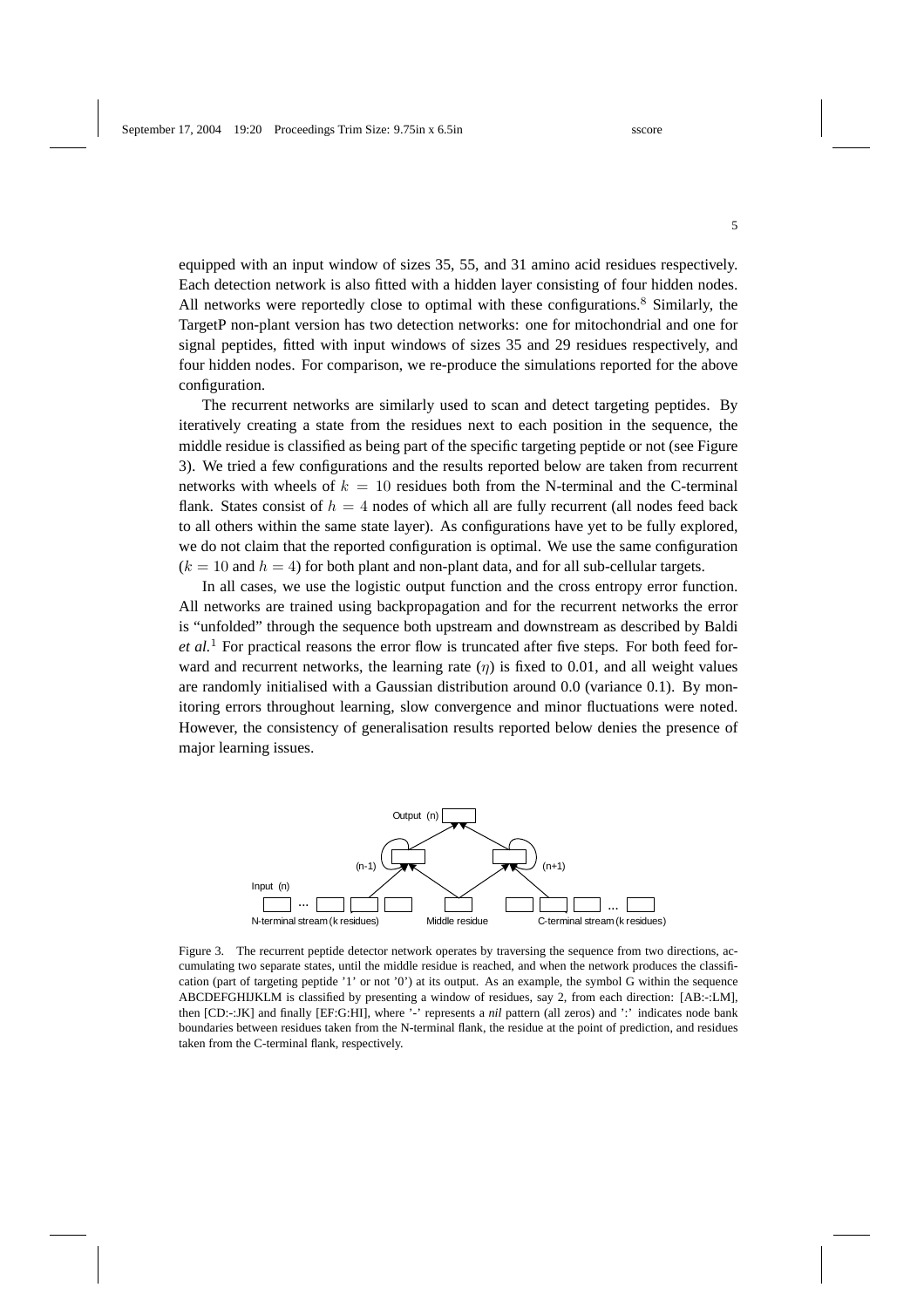# 6

### **3.3.** *Non-plant proteins*

The data is divided into plant and non-plant proteins. Non-plant proteins are used to train two separate targeting peptide detection networks: one for SP, and one for mTP. A third class (other) of proteins is used as additional negatives for both networks. Training is performed by presenting each network with a sequence randomly drawn from the training subsets (uniformly over the target classes). The sequence is processed by training the network to classify each residue as '1' or '0', in the same manner as TargetP.<sup>8</sup>

After 30,000 training sequences have been presented, the actual output for each position in each test sequence is recorded. Moreover, the squared difference between the target output  $(1')$  or  $(0')$  and the actual output is used to assess the classification ability of the network. As the cleavage site determines the end of the string of 1's, the error indicates success of both the classification of the peptide and identification of the cleavage point. In Table 1 the mean errors are shown for both targeting peptide detector networks and for both types of networks. Residues within signal peptides are generally easy to detect for both network types. However, the recurrent network is 24% better than TargetP's SP detection network. Mitochondrial targeting peptides also demonstrate an advantage for recurrent networks (15%).

Table 1. Errors for non-plant proteins.

| Target $\setminus$ Network type | TargetP replica |                     | Recurrent network |          |
|---------------------------------|-----------------|---------------------|-------------------|----------|
| <b>SP</b>                       |                 | $0.0177$ $(0.0008)$ | 0.0143            | (0.0005) |
| mTP                             | 0.0273          | (0.0016)            | 0.0238            | (0.0031) |

*Note*: The mean summed squared error over all test patterns for the two detector networks (SP and mTP), and over six repeats of each five-fold cross-validated configuration. Standard deviations between repeats are given in parenthesis. The mean increase in accuracy provided by RNs is 24% for SP and 15% for mTP.

We collected the outputs for all test sequences that are known to have a signal peptide and presented them to the SP detection networks. The position-specific errors are shown in Figure 4. The cleavage site of signal peptides is usually located at position 15-30 of the nascent protein relative to the N-terminal end (Mean=23, SD=6, in the data set). The classification error is generally higher around the cleavage site. However, the error is considerably higher for the feed forward network employed by TargetP for most residues preceeding the cleavage site. Moreover, there is a sharp downturn in performance after position 13. Position 14 is the first position which is classified using a window fully populated with real amino acids (when the window ranges over non-existing sequence positions a nilpattern pads out the window). It is thus quite likely that the TargetP detection network uses such weak, encoding-specific indicators. The recurrent network – avoiding the pre-fixed window approach – shows no dramatic changes in performance. After the cleavage site, both network types are performing equally well.

The errors for mitochondrial test sequences were similarly analysed. The performance of recurrent targeting peptide detection networks is considerably better before and around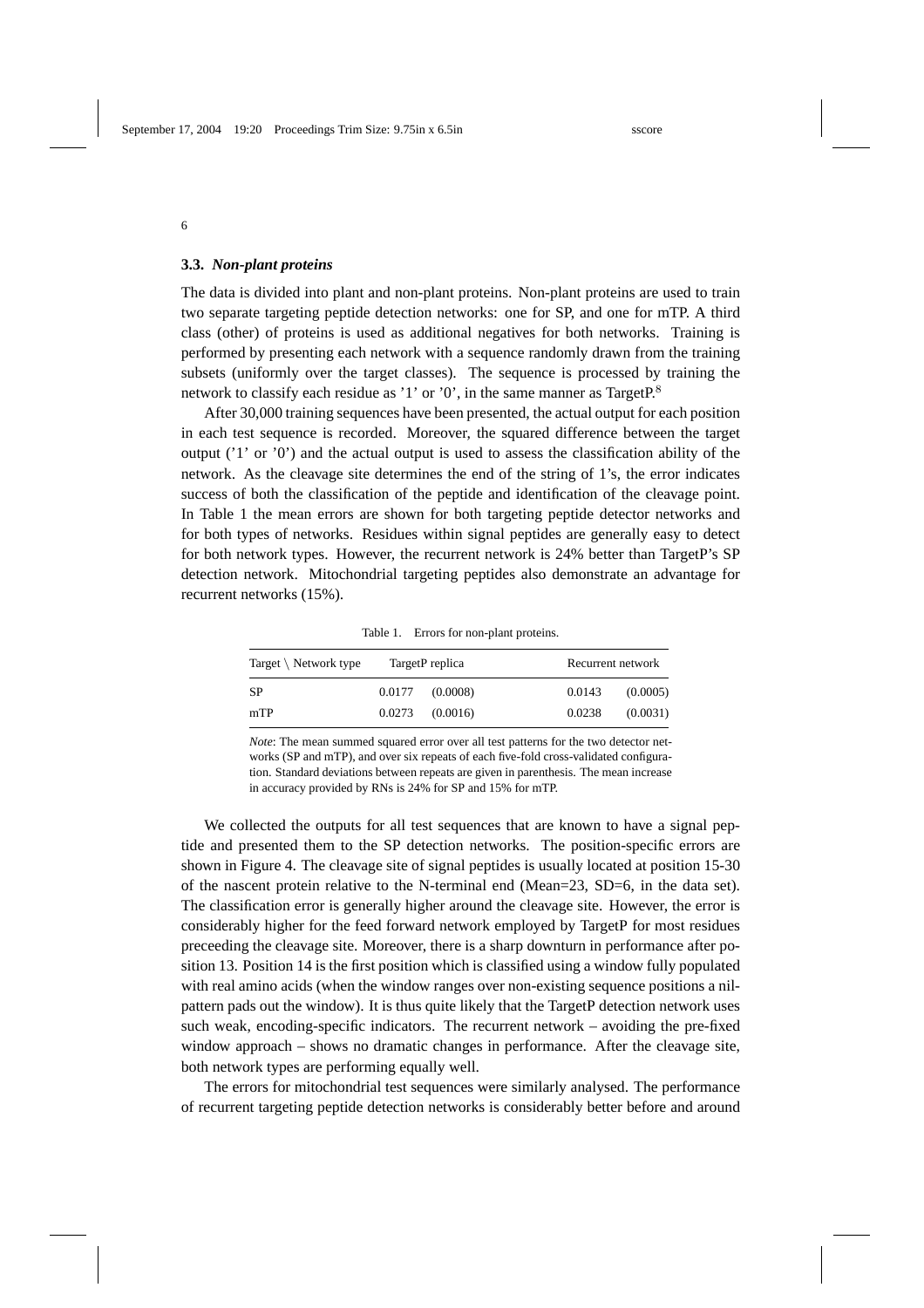the cleavage sites of the nascent protein sequence. The cleavage sites of matrix mitochondrial processing peptidases occur further along the nascent protein (Mean=34, SD=16, in our data). Being very close to their mean, the error profiles of individual networks show little variation.



Figure 4. Mean errors in the two types of targeting peptide detection networks (FN/TargetP dotted line, RN solid line) for each sequence position (1-100). Above: The errors in the SP detecting network, for sequences known to contain a signal peptide. Below: The errors in the mTP detecting network, for sequences known to contain a mitochondrial targeting peptide. All errors are means over six repeats of the 2738 sequence five-fold cross-validated non-plant test data.

### **3.4.** *Plant proteins*

For plant proteins in our data set there are three targets and recurrent networks improve on the feed forward networks employed by TargetP for SP and mTP sequences. cTP sequences are handled better by the original feed forward detector networks. However, this advantage is only present in the latter end of the sequence (after position 55). See Table 2 for details and Figure 5 for the position-specific error profiles.

The errors are generally higher for the mTP detector network when trained on plant proteins. This may seem odd at first – considering that the same set of proteins is re-used for the plant-version of TargetP.<sup>8</sup> However, since other plant-specific proteins (including cTP sequences) are used as negatives, the discriminative task of the plant-specific mTP detector is fundamentally different.

The generalisations offered by the two types of network are clearly distinct. Factors determining location are complex in nature, as exemplified by the existence of dual targeting.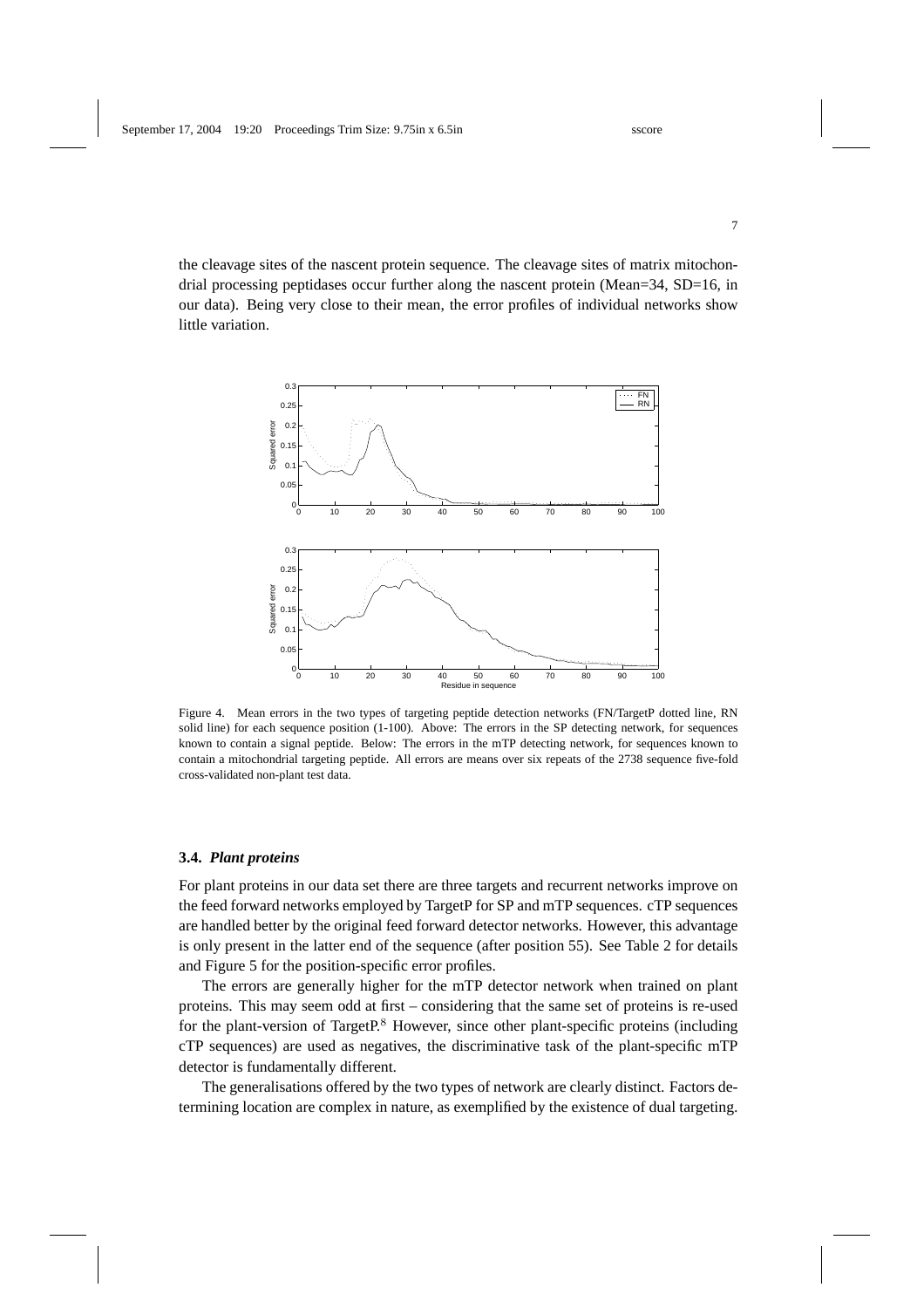8

Table 2. Errors for plant proteins.

| Target $\setminus$ Network type | TargetP replica |          |        | Recurrent network |  |
|---------------------------------|-----------------|----------|--------|-------------------|--|
| <b>SP</b>                       | 0.0174          | (0.0011) | 0.0142 | (0.0004)          |  |
| mTP                             | 0.0608          | (0.0013) | 0.0546 | (0.0021)          |  |
| cTP                             | 0.0562          | (0.0041) | 0.0686 | (0.0131)          |  |

*Note*: The mean summed squared error over all test patterns for the three detector networks (SP, mTP and cTP), and over six repeats of each five-fold cross-validated configuration. Standard deviations between repeats are given in parenthesis. The mean increase in accuracy provided by RNs is 23% for SP, and 11% for mTP. For cTP, recurrent networks reduces accuracy with 18%.



Figure 5. Mean errors in the three types of targeting peptide detection networks (FN/TargetP dotted line, RN solid line) for each sequence position (1-100). Above: The errors in the SP detecting network, for sequences known to contain a signal peptide. Middle: The errors in the mTP detecting network, for sequences known to contain a mitochondrial targeting peptide. Below: The errors in the cTP detector networks for known cTP sequences. All errors are means over six repeats of the 940 sequence five-fold cross-validated plant test data.

A growing number of proteins have been observed to be translocated to both mitochondria and chloroplasts.<sup>14</sup> From the list in Peeter and Small's study, two were annotated with a potential cleavage site (P27456, Glutathione reductase, and P29463, CoxVa/Triose phosphate translocator), and the outputs of two individual networks of each type are shown in Figure 6.

P27456, more frequently found in the chloroplast (only 3% in mitochondria), has a putative cleavage site at position 60, which is well-recognised by the recurrent cTP detector.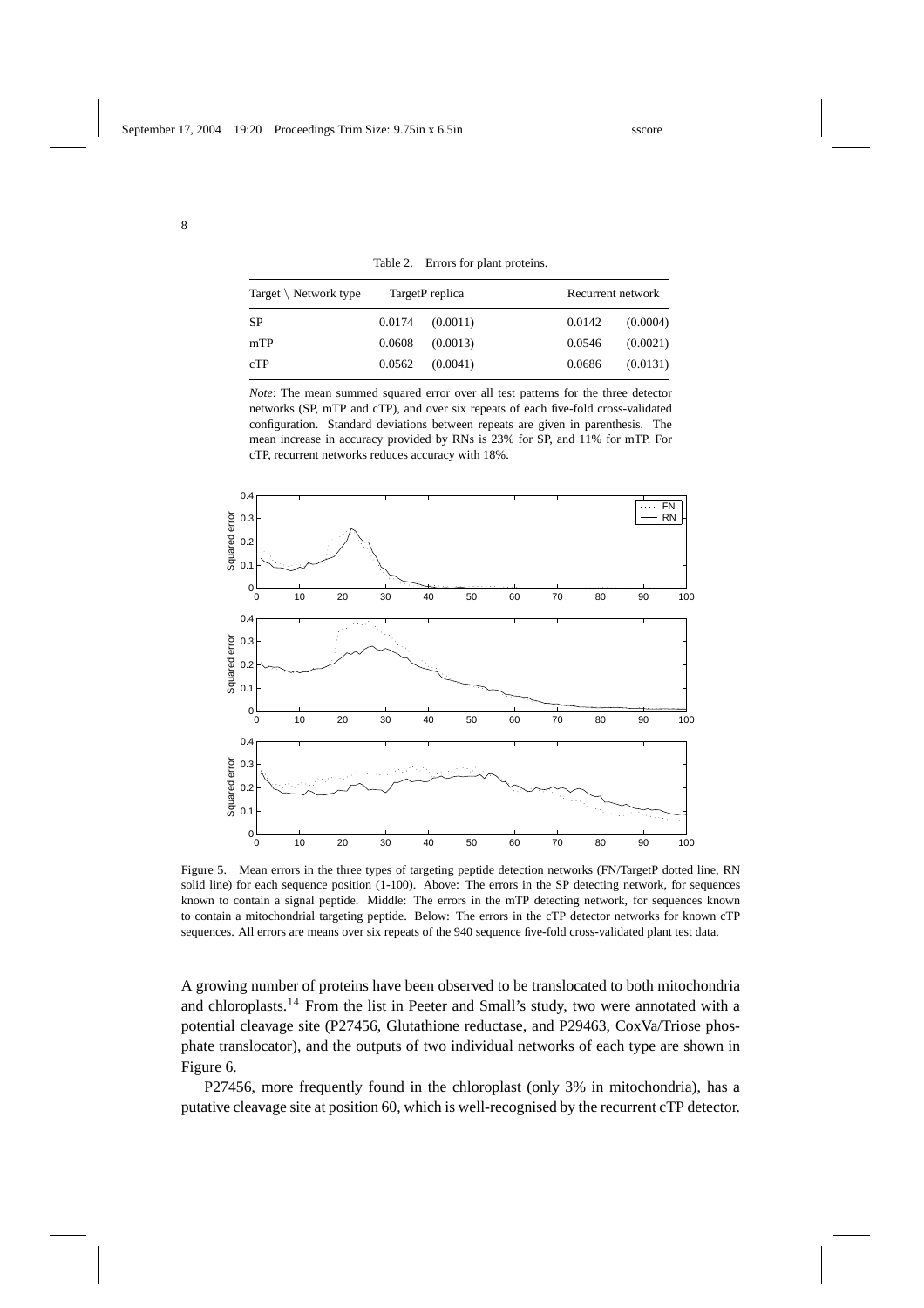P29463 has a putative cleavage site at 78, recognised by the feed forward cTP detector. However, TargetP classifies the precursor as a mTP (0.036 for cTP and 0.769 for mTP),  $^{14}$ possibly due to the strong detection signal in the beginning of the sequence. The simple sorting mechanism employed by TargetP is thus weak. We note that the two types of network act very differently and it may be beneficial to design sub-cellular localisation methods that employ both types, and a sorter that copes with complex signals.



Figure 6. Network outputs for two dual-targeted proteins. The upper graphs show the output of the mTP detector networks, and the lower graphs show the output of the cTP detector networks. The two sequences, P27456 and P29463, have potential cleavage sites at 60 and 78, respectively.

### **4. Conclusion**

We note that recurrent networks are notably better than the feed forward networks used by TargetP at classifying residues as belonging to a targeting peptide. The advantage is particularly clear within the window believed to exhibit the strongest signals used by the translocation machinery.<sup>7</sup> The reason for the success lies partly in the fact that recurrent networks are naturally biased towards detecting sequential patterns.<sup>3,16</sup> The co-occurrence with improved detection accuracy and putative signal sites supports that recurrent networks base their generalisation on real functional regions.

We conclude that in cases where improvements in accuracy are crucial, recurrent neural networks seem well worth exploring. In a recent review Emanuelsson<sup>7</sup> illustrates the superiority of TargetP compared to a representative set of alternative localisation predictors. By improving on TargetP both for plant data and non-plant data, our approach represents the most promising to date. In particular we observe that on all sequence types, recurrent detector networks excel in the first half, and may therefore by the preferred method to be used at the N-terminal end. Informed by the presented analysis, the more accurate targeting peptide detection mechanism is integrated into a full-blown prediction service (the *Protein Prowler* is available online at http://www.itee.uq.edu.au/˜pprowler).